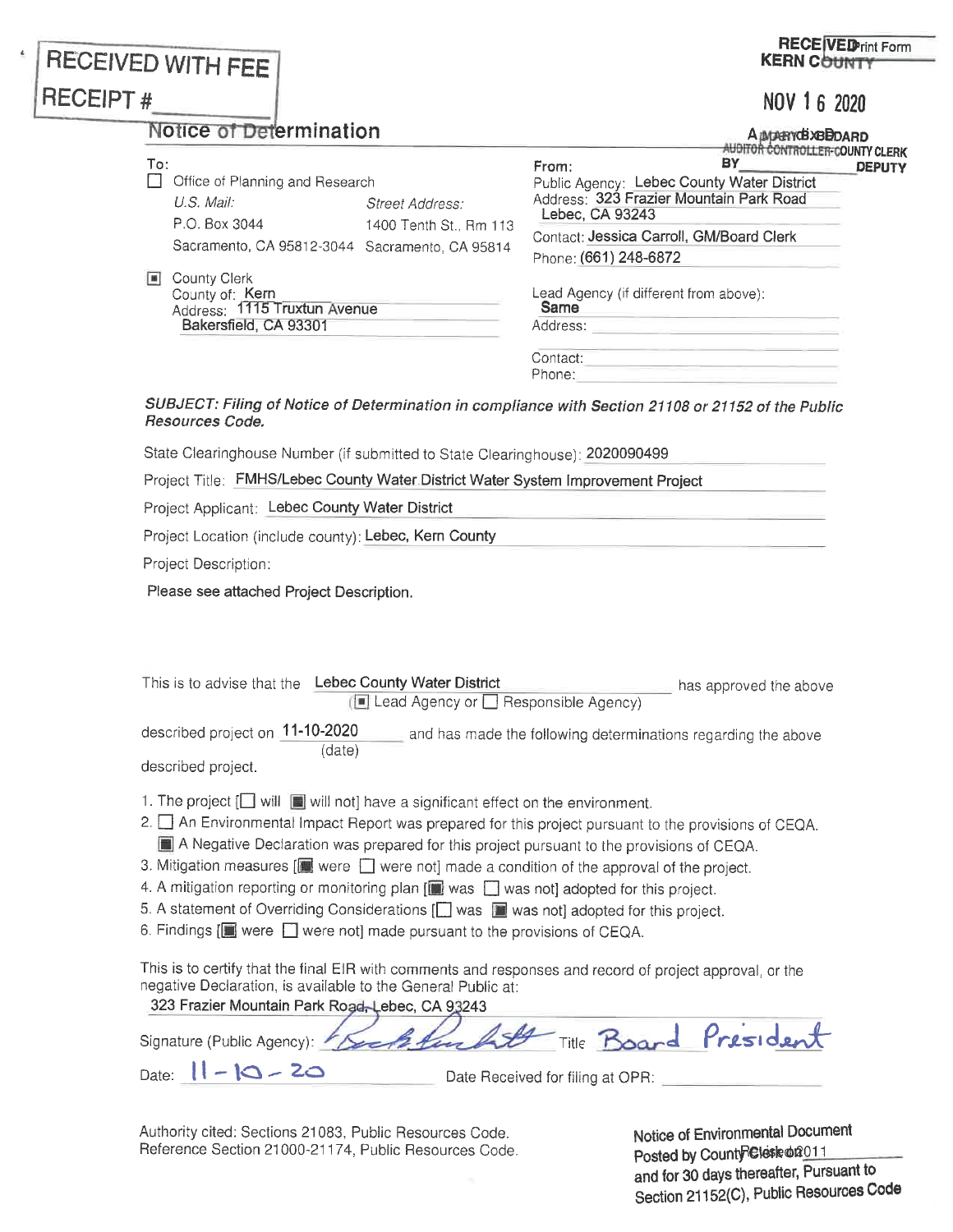## **Project Description**

The Project is located in southern Kern County within the unincorporated community of Lebec, CA. The Project would be located both east and west of Interstate 5 (I-5) near Frazier Park Mountain Road and the Lebec rest area. The Project involves the construction and operation of water system improvements for the purpose of improving water quality and capacity in LCWD's water system as well as consolidating the FMHS water system with LCWD. The Project proposes to annex the territory of FMHS into the LCWD, construct necessary infrastructure and operate water system improvements necessary to improve water quality, enhance water supply reliability, expand water storage, and replace the FMHS drinking water supply by extending water service to FMHS.

The following are the components of the Project:

- 1) Annexation: LCWD plans to annex the territory of FMHS. Annexation would be performed through the Kern Local Agency Formation Commission (LAFCo) to implement a Sphere of Influence<sup>1</sup>, Amendment and Annexation allowing the consolidation of the FMHS water system into the LCWD water system and facilitate the installation the infrastructure and water tank to supply clean drinking water to the high school.
- LCWD Well No. 4 (refer to Sheet B1 of Appendix D): Drill a new well at a depth of approximately  $(2)$ 300 feet below ground surface (bgs) with associated equipment, including a new building, diesel fuel tank and power generator.
- 3) Water pipeline from Well Site to Distribution System (Sheets B2 through B5): construction of approximately 0.4 miles of 8-inch diameter pipeline, including a jack and bore of a 24-inch diameter steel casing with 10-inch carrier pipeline under I-5.
- Pressure zone interconnection pipeline on the western side of I-5 (Sheets B5 through B7): construction  $4)$ of approximately 0.33 linear miles of pressure zone interconnection pipeline.
- $5)$ Pipeline Along Frazier Mountain Road between Lebec Road and Cuddy Canyon Road (Sheets A1 through A6): construction of approximately 1.3 linear miles of pipeline along Frazier Mountain Road between Cuddy Canyon Road and Wainright Court to move water from the Well No. 4 to the Chimney Canyon storage tank. A booster pump station would be installed at the FMHS Well Site (see Sheet A2) that would boost the pressure to the Chimney Canyon Pressure Zone.
- 6) Chimney Canyon Tank Site (Sheet C1): installation of new 200,000-gallon water storage tank. The Chimney Canyon Tank site has six (6) existing tanks. The new tank would bring the total number to seven  $(7)$ .
- 7) FMHS Water System Improvements (Sheet D1 through D4): construct approximately 1.8 linear miles of new 4-inch diameter drinking water pipeline, add a new 25-gallon per minute (gpm) booster pump station (at the FMHS Well Site), a new power line, and add a new 40,000-gallon irrigation water storage tank at FMHS campus. FMHS's existing water well would be designated for irrigation water, and water would be conveyed through the existing 6-inch diameter water pipeline to the new 40,000-gallon water storage tank for irrigation of ball fields. The existing 120,000-gallon water storage tank at FMHS would be designated for drinking water and fire protection purposes (with no cross connections between the irrigation and drinking water systems).

FMHS currently has a water system that serves approximately 300 students and staff. The water system consists of a well, transmission pipeline, 120,000-gallon storage tank, and distribution pipelines. The transmission pipeline is used to deliver water from the well to the steel storage tank. Water is diverted by gravity from the tank through a short pipe that branches off into two subsystems, namely a mainline that provides domestic water to the main school facilities by gravity, and a mainline that serves the landscaped irrigated areas (e.g.,

<sup>&</sup>lt;sup>1</sup> Sphere of Influence is defined as the probable physical boundary and service area of a local agency. In this case the high school would become part of the LCWD water district boundary.